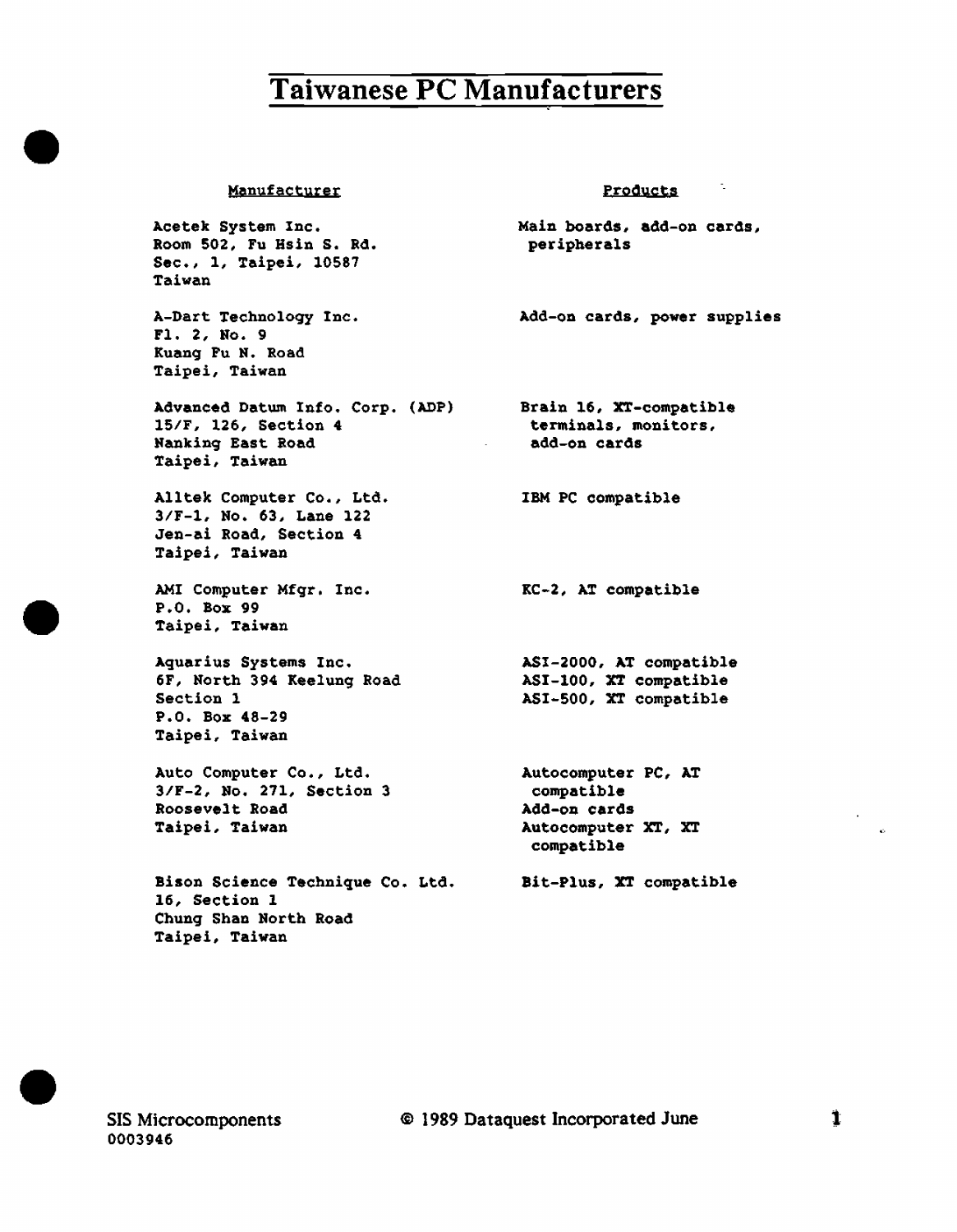#### Manufacturer

BITCOM International Co., Ltd. AT, XT add-on cards 9th Floor, Number 56 Nanking East Road, Section 4 Taipei, Taiwan

Bright Up Industries Co., Ltd. 12-F, Number 142, Section 4 Chung Hsiao East Road Taipei, Taiwan

BURDA Enterprises Inc. 5/F, 26, Section 3 Jen-ai Road Taipei, Taiwan

Cartolia Computer Co,, Ltd. 2/F, Number 567, Chung Hsiai East Road, Section 7 Taipei, Taiwan

C & D Technology, Inc. P.O. Box 5-250 Taipei, Taiwan U.S.-Britronics Inc. 14730 E. Firestone Boulevard Suite 302 La Mirada, CA 90638

Central Pillar Co., (Taiwan) Ltd. CPC-1000, PC compatible, Room 4-3, 4/F., Number 2 Fu Hsing N. Road Taipei (104), Taiwan

Chung Yu Electronics, Ltd. P.O. Box 30-535 Taipei, Taiwan

SPC 8816, XT-compatible monitors

**Products** 

•

•

•

AT, XT compatible Apple II, Ile

AT, XT compatible Apple II, Ile

Mandax Multi PC AT Add-on cards, peripherals

add-on cards

AT, XT-compatible power supplies

0003946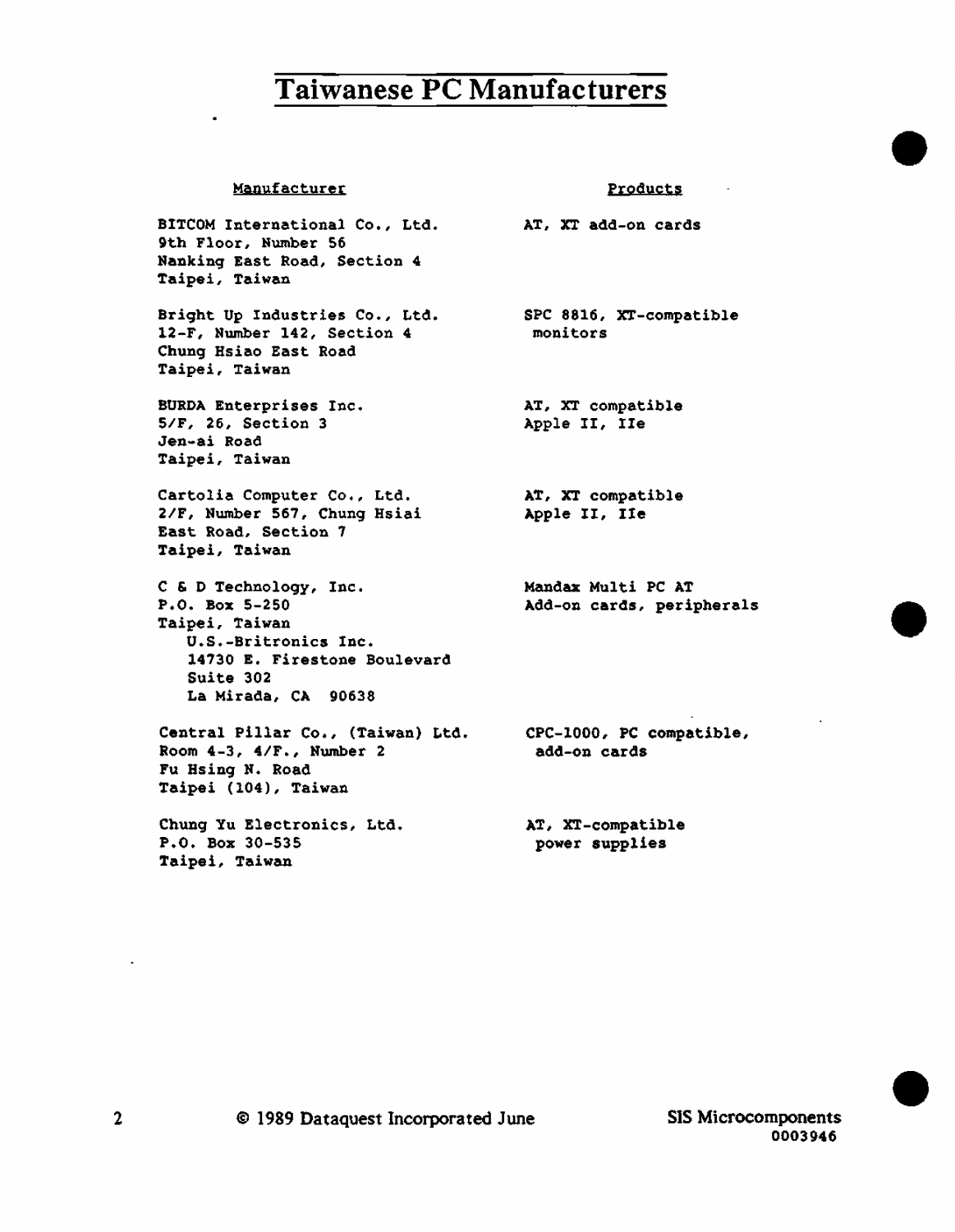#### Manufacturer

•

•

•

Dataven Enterprises Co., Ltd. 41F, North 25, Alley 12, Lane 91 Section 1, Nei Hu Road Taipei, Taiwan

Dennison Industrial Co., Ltd. 6th Floor, Fu-Hsing Commercial Building 331 Fu-Hsing North Road Taipei, Taiwan

Digitek Co., Ltd. CANDID International Corp: P.O. Box 4-4, Nankang 4 Taipei, Taiwan

Expert Electronic Co., Ltd. Floor 4th, Number 568, Kuang Fu South Road, Taipei, Taiwan R.O.C •

First International Computer Inc. (FIC) 201, Tung Hwa North Road Taipei. Taiwan

Flytech Technology Co., Ltd. P.O. Boz 23-169 Taipei, Taiwan

Flying Triumph Co., Ltd. Office: Room 1, SF, Number 145 Section 1, Keelung Road Taipei. Taiwan

Fullink Enterprise Co., Ltd. 5/Floor, Number 145, Section 1 Chung Shan North Road Taipei, Taiwan

#### Products

DVE-1000, XT compatible motherboards

Amigo 16-M, XT-compatible peripherals, keyboards

XT turbo, AT, XT compatible

AT, XT main boards, add-on cards, adapters

Leo AT, XT compatible

AT, XT compatibles turbo board multiuser systems

XT compatible add-on card Apple II, Ile cards Foz-16XT, XT compatible

AT, XT add-on cards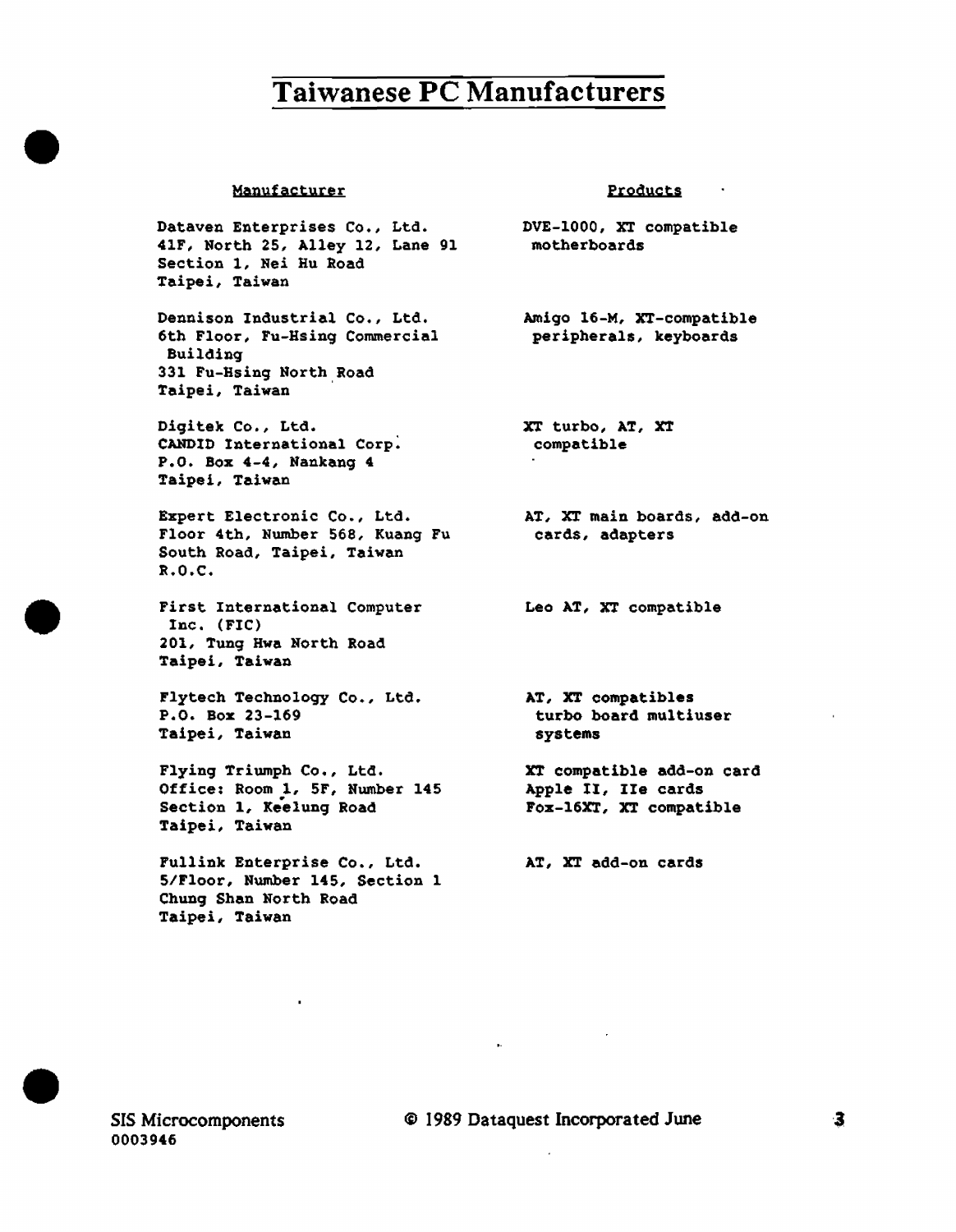#### **Manufacturer**

Galaxy Microcraft Systems Co., Ltd. P.O. Box 24-543 Taipei, Taiwan

GIT Co., Ltd. Hou & Hou Co., Ltd. P.O. Box 47-157 Taipei, Taiwan

Goodworld Industrial Co., Ltd. Third Floor 122-2 Section 1 Shin-Sheng s. Road Taipei 10622, Taiwan

Horn Computer Electronic Co., Ltd. 6/Floor, Number 1-4, Section 5 Chung Hsiao East Road Taipei, Taiwan

Hwa Bsin Electronic Co., Ltd. l/Floor, Number 1, Alley 29 Lane 283, Roosevelt Road Section 3, Taipei Taiwan

Inter-Orient & World Corp. P.O. Box 48 243 Taipei, Taiwan R.O.C.

Jepssen Enterprise Co., Ltd. Room 1105, North 415 Hsin-Yi Road, Section 4 Taipei, Taiwan

#### Products

•

•

•

GX-2000, XT compatible add-on cards, modems

AT-1200, AT compatible DM-3600, XT compatible Motherboards, cards, keyboards

Xetac XT, XT compatible Xetac AT, AT compatible Xetac Ile, Ile compatible

PC, XT, AT compatibles Add-on cards

AT, XT cards

Dynamic PC, XT, XT compatible Shuttle PC, XT, XT compatible Geniskhan, AT compatible Prince, Jr. compatible Portcom, XT compatible Add-on cards, keyboards

AT, XT compatible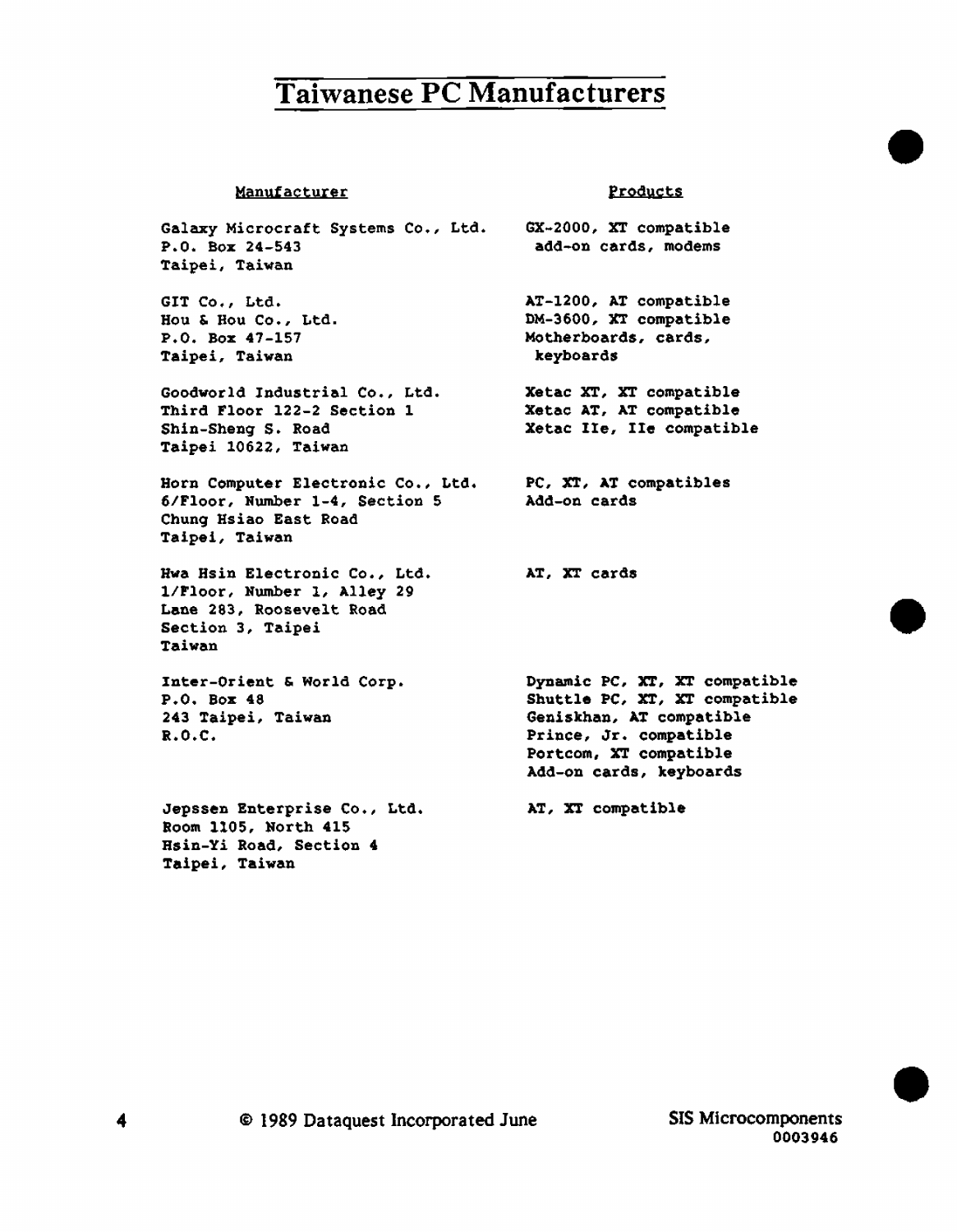#### Manufacturer

•

•

•

Joytech Computer Co., Ltd. 10/Floor, North 86 Fuhsin9 North Road Taipei, Taiwan

K.S. Brotherbox Co., Ltd. **AT, XT** portable compatible P.O. Box 32-62 Taipei, Taiwan

Kun Ying Enterprise Co., Ltd. Room 1311, North 41, Section 1 Chung Hsiao West Road  $\sim 10^{10}$ Taipei, Taiwan

Long Redart Co., Ltd. P.O. Boz 68 1257 Taipei, Taiwan

Lyi-Cheng Enterprise Co., Ltd. P.O. Box 78-105 Taipei, Taiwan

Mitac Inc. 9Fl, Nwnber 585 Ming-Sheng E. Road Taipei, Taiwan

Modern Computer Corp. 41F, North 8, Section 1 Kien Kwo s. Road Taipei, Taiwan

Monterey International Corp. Office: 5/F, Number 40 Deb Bwei Street Taipei, Taiwan

#### Products

Excel-Turbo, XT compatible, add-on cards

SU-640C, PC, XT compatible SU-lOlE,. Apple Ile compatible KY-640C, AT compatible

PC, AT enhanced, AT compatible PC, XT enhanced, XT compatible Apple Ile motherboard

Minta MT-320, AT compatible

Portable Viso, PC compatible Mitac 286, AT compatible MPC-160, XT compatible Add-on boards

PTC-900, AT, XT compatible AT-2000, AT compatible Add-on cards

Staff-2 AT, AT compatible XT compatible

SIS Microcomponents 0003946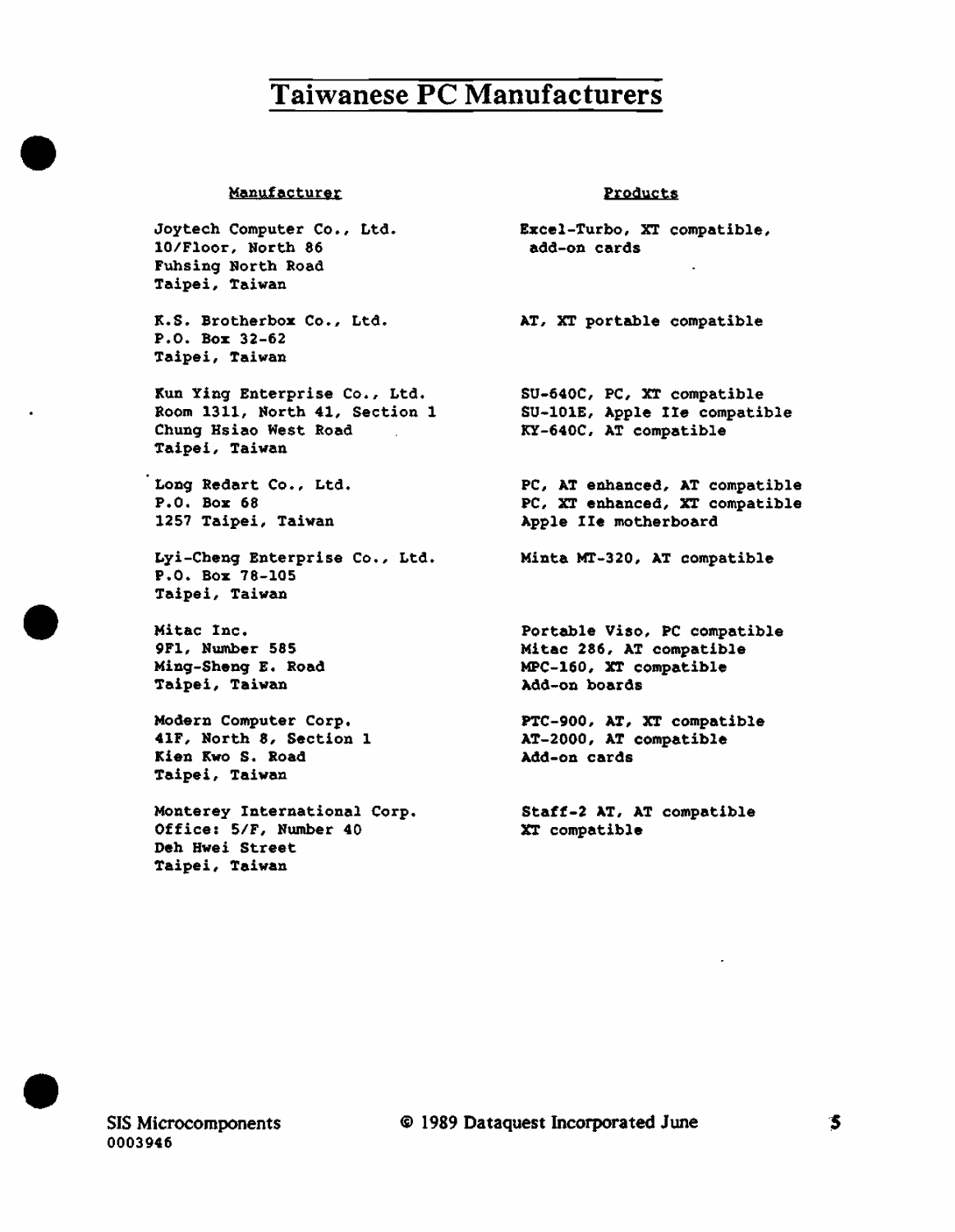#### Manufacturer

Mortec-Electronic Ind., Co. Ltd. 2nd Floor, North 10, Lane 575 Tun Hwa South Road Taipei, Taiwan

Multi tech 15th Floor, 135 Chien-Ku N. Road Section 2, Taipei 10479 Taiwan

Nippon Binary K.K.

Northern International Inc. Office: 6/F,-5, Number 333 Fu Hsing N. Road Taipei, Taiwan

P&C Shiten Enterprise Co., Ltd. Room 7, 8th Floor Number 100 Roosevelt Road Section 3 Taipei, Taiwan

Peripherals Enterprise Co., Ltd. 7th Floor, Number 349 Min Sheng East Road Taipei, Taiwan

Plus & Plus Co., Ltd. 2/F, Number 126 Roosevelt Road Section 3 Taipei, Taiwan

POFA Technoloqy Corp. P.O. Box 43-442 432, Keelung Road, Sec. 1, Rm. 703 Taipei, Taiwan

#### Products

•

•

•

Tech-5000, XT compatible Tech-1, Apple II compatible Main boards, add-on cards

Popular 500, PC compatible Plus 700, XT compatible Advance 900, AT compatible

COPAM PC-SOlAT, AT compatible

PC, XT, AT add-on boards

IP-640, XT compatible Add-on cards, XT, AT

AT, XT add-on cards

ARC turbo, PC, XT compatible

Model P, PC compatible Model P+, XT compatible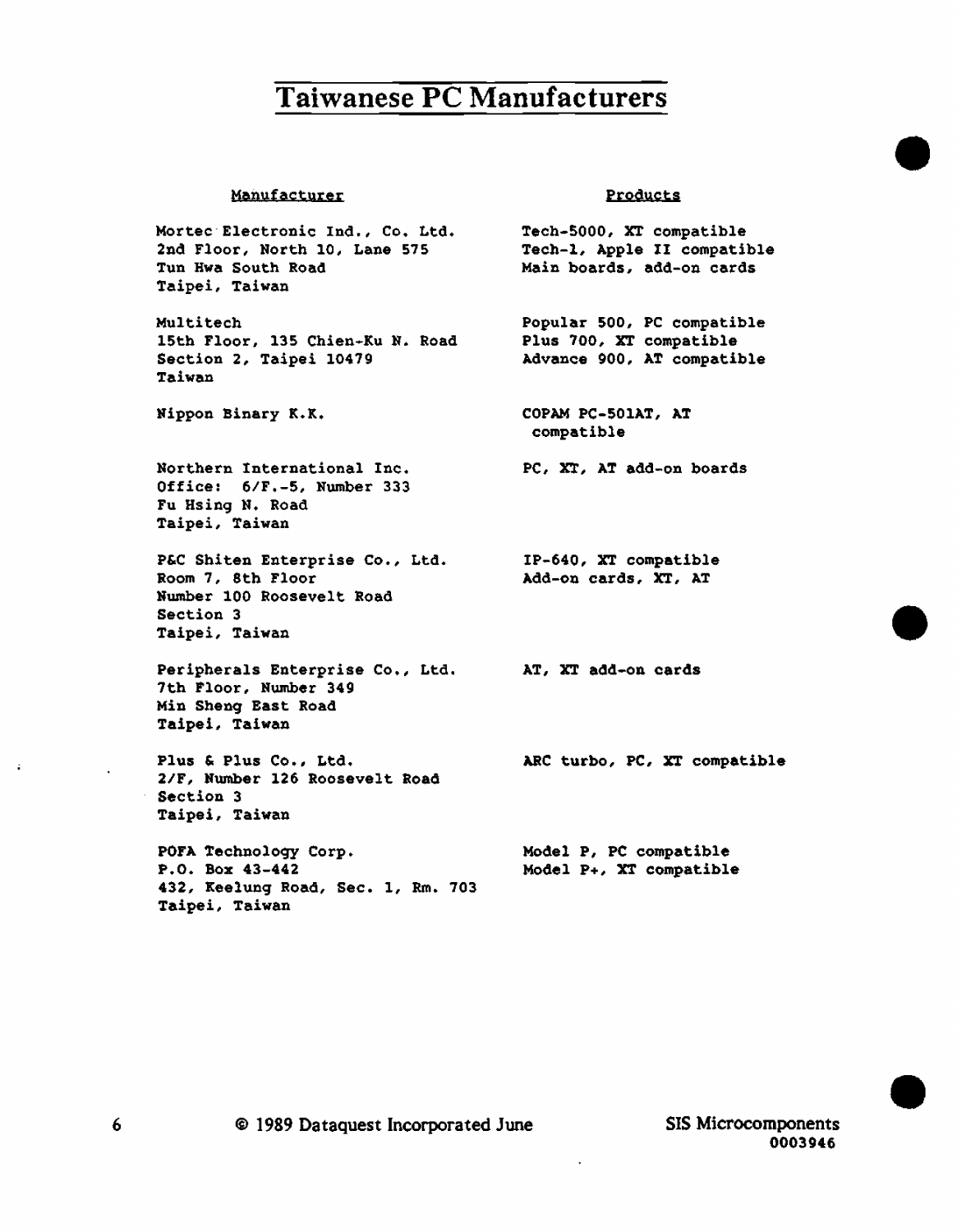#### Manufacturer

•

•

•

Sailing Strong Intern Co., Ltd. Number 179, Fu-Shing N. Road Taipei, Taiwan

SPL Taiwan Ltd. 2/F, Morrison Plaza 25-4, Jen-ai Road, Section 4 Taipei, Taiwan

Spring Circle Computer Inc. Office: 3/F., Number 126 Roosevelt, Section 3 Taipei, Taiwan

Starrise Computer Co., Ltd. Office: Number 63, Hsin Ming Road Neihu Zone Taipei, Taiwan

Supertron Electronic Co., Ltd. Office: 7/F, Chung San Building Number 486, Fu-Hsin North Road Taipei, Taiwan

Surwave Electronic Ltd. Office: Number 187, Section 1 Ta-An Road Taipei, Taiwan

Taiwan Hannoz International Inc. Office: 4/F, Number 100 Hanking E. Road, Section 4 Taipei, Taiwan

Taiwan Hwan Hong Enterprise Co. 6th Floor, Number 163 Ban-Sheng East Road Panchiao, Taipei Bsein Taiwan

**Products** 

51-8000 PC AT compatible add-on boards

AT, XT compatible add-on cards, peripherals

Add-on cards, XT AT

PC XT final assembly cases and keyboards

AT, XT compatible, add-on boards

Amigo-MXS, Apple Ile compatible Amigo-16/PT, PC compatible

AT, XT add-on card compatible

TH316XT-M, XT compatible Add-on cards, modems, drives AT compatible Apple Ile compatible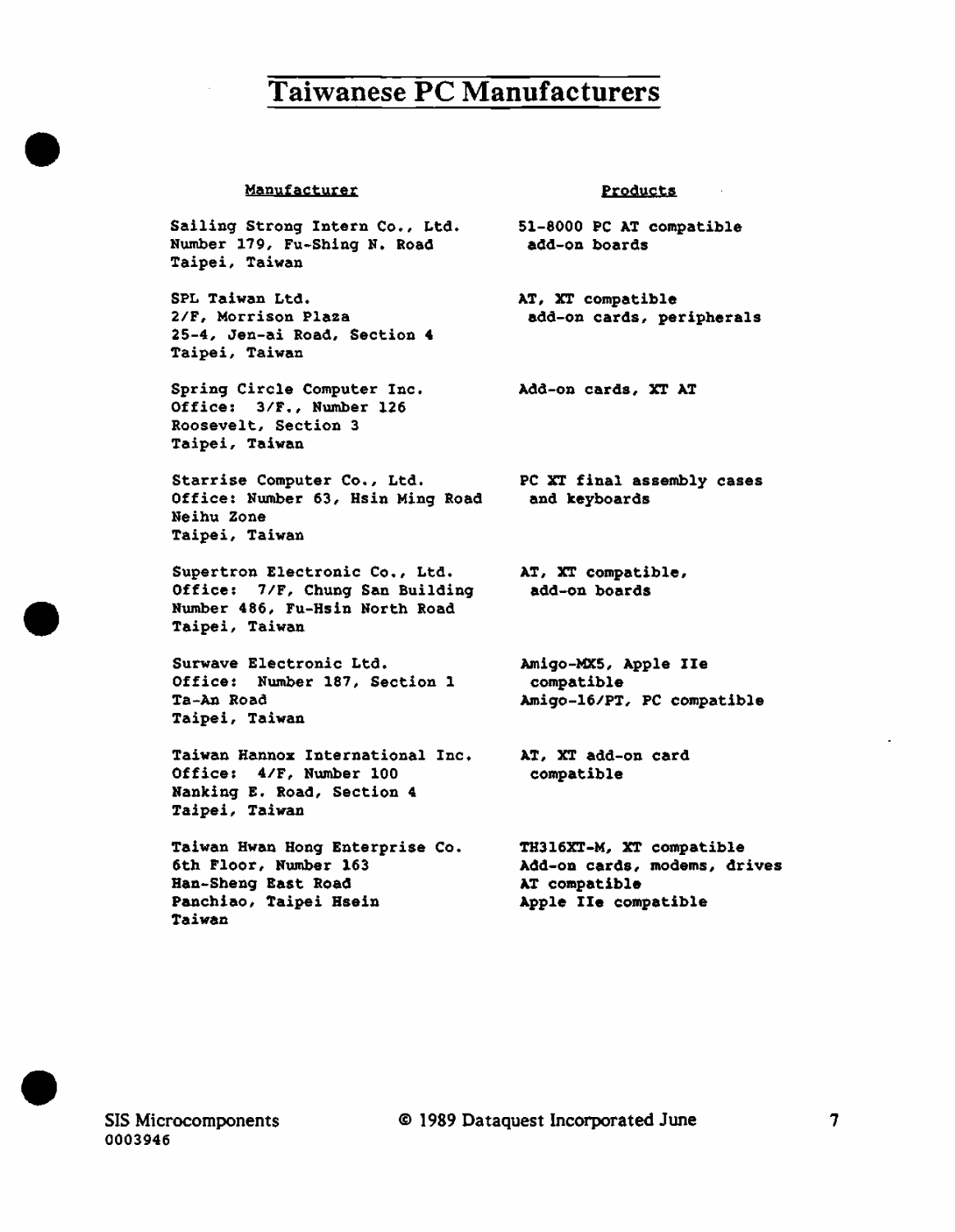#### Manufacturer

Products

•

•

•

Cleveland 186, XT compatible

Taiwan Tomorrowland Inc. 2F-l, North 13, Lane 190 Fu Hsing North Road Taipei, Taiwan

Tatung Co. 22, Chungshan North Road 3rd Section Taipei, Taiwan

Tralite Enterprise Co., Ltd. 11 Floor 185 Section 2 Chung Shan North Road Taipei, Taiwan

Trun Sole Enterprise Co., Ltd. AT, XT-compatible boards P.O. Box 55-506 Taipei, Taiwan

Turn-Point Science Tech. Co., Ltd. 11 Floor-5, Number 80, Section 1 Ho Ping West Road Taipei, Taiwan

Unitron Inc. Factory: 5th Floor, Number 3 Lane 521, Chung Cheng Road 23138 Hsin Tein Taipei, Taiwan

Wugo Co., Ltd. Number 16, Lane 134, Section 2 Chung Hsiao East Road Taipei, Taiwan

Winfortune Enterprise Co., Ltd. 3/F-3, Number 125, Section 3 Taipei, Taiwan

TCS-7000, AT compatible monitors, terminals

Add-on cards, keyboards, cases, storage

U-2900T, XT compatible U-3900, AT compatible Add-on cards

Phoenix PC II, XT compatible

Winton turbo, XT compatible add-on boards